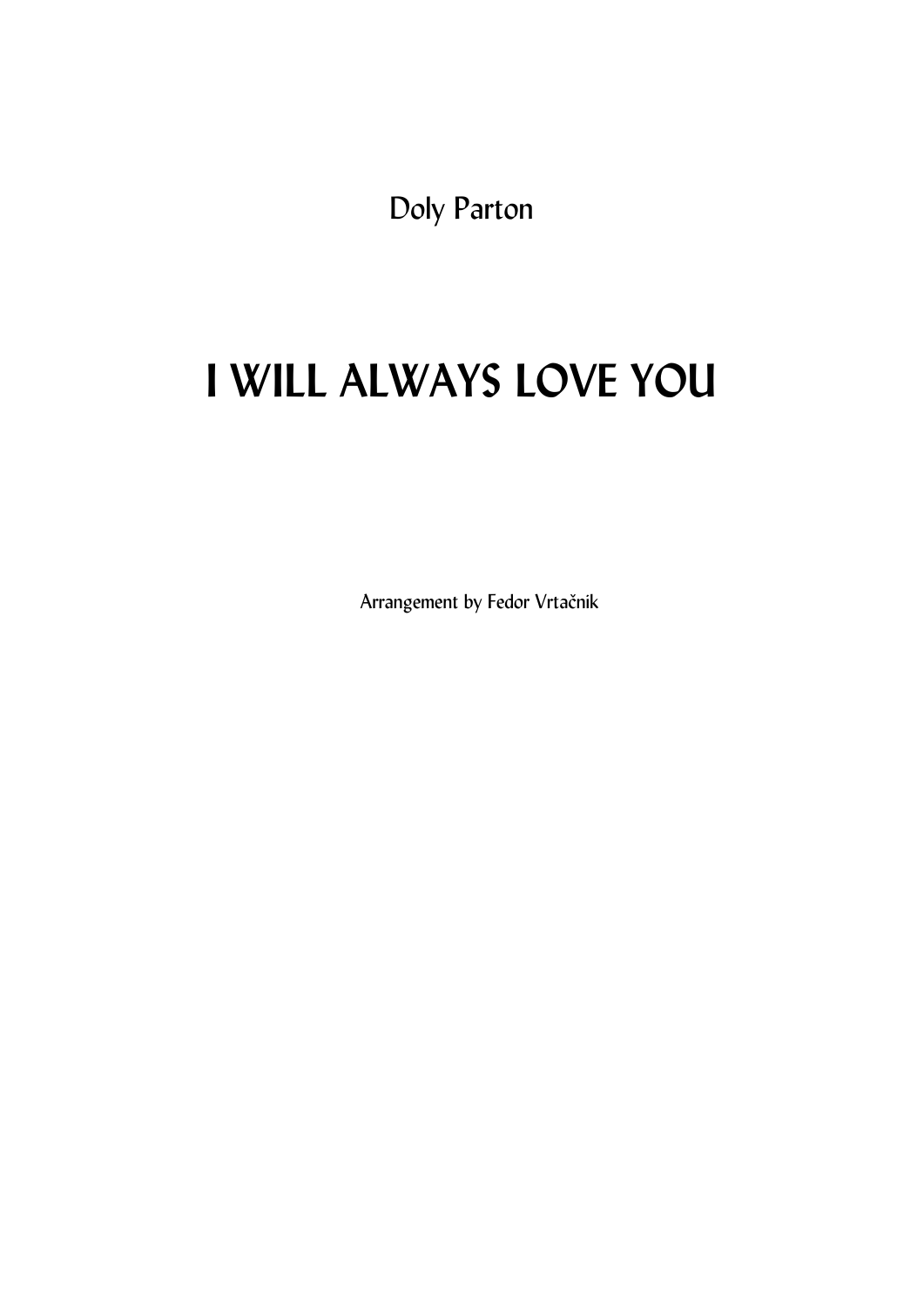## **I WILL ALWAYS LOVE YOU**

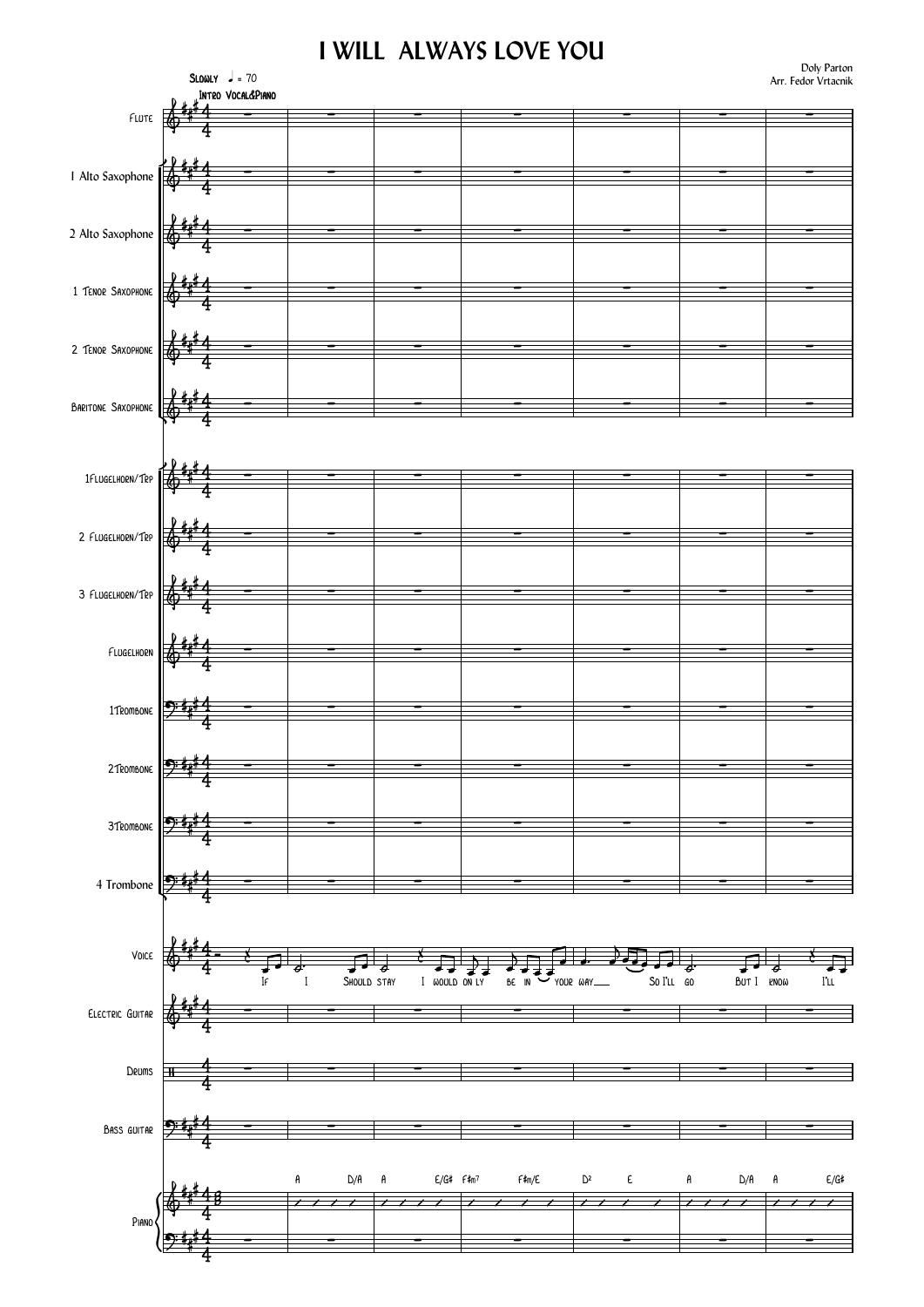

 $\mathsf{3}$